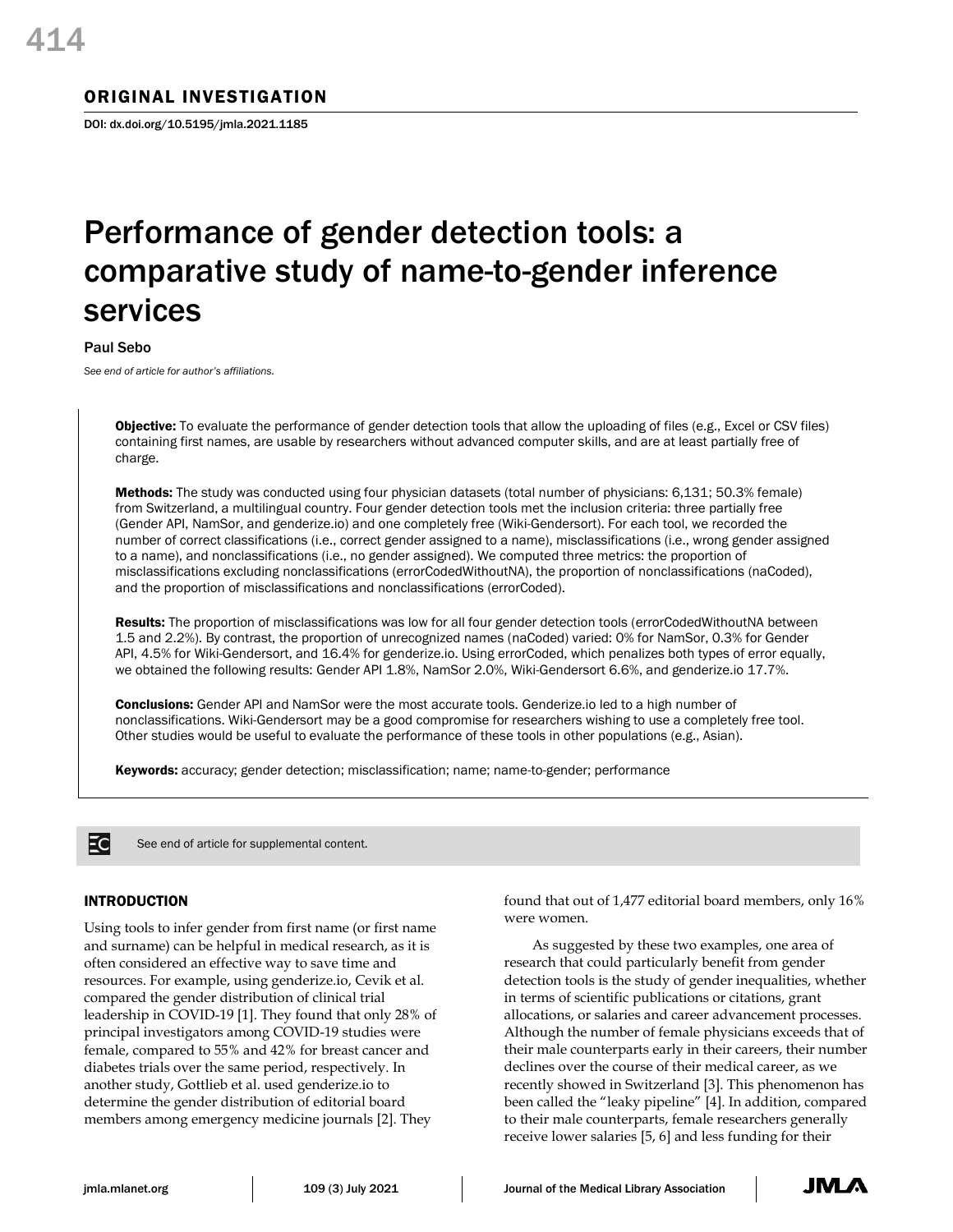studies [7]. With regard to scientific production, a number of articles also show a clear and persistent gender imbalance in first and/or last authorship to the detriment of females [8–10], and, in general, articles published by female researchers are cited less often than those of their male colleagues [11]. One mechanism that may contribute to the gender gap in citations is the difference in the extent to which women promote their research compared to men [12].

Gender detection tools (i.e., name-to-gender inference services) have three main advantages. They are fast, cost effective, and can be applied retroactively to large datasets. The algorithms used are, unfortunately, often complex and difficult to understand for nonspecialists. In general, they rely on extensive (often openly available) name repositories and try to refine the results obtained using additional information on the cultural context, mainly the family name or country of origin [13].

With the development of gender detection tools, researchers increasingly tend to use them in their studies to speed up data collection without necessarily justifying the choice of method used or discussing their limitations [14]. These shortcomings may be related to the limited number of studies that analyzed the performance of these tools [13, 15, 16]. Of these studies, only one to our knowledge was peer reviewed [13] and, surprisingly, none of them used databases containing both the name and gender of individuals as obtained through selfidentification, instead relying on gender determination mainly through Internet queries. As a result, there was a relatively high risk of gender assignment errors in the databases used in these studies to evaluate the performance of gender detection tools.

The objective of this study was to compare the performance of gender detection tools using several databases of physicians practicing in Switzerland.

# METHODS

#### Study population

The study was carried out in Switzerland, a multilingual country (four national languages: German, French, Italian, and Romansch) with 36% non-Swiss physicians (outpatient medicine: 33%, hospital medicine: 40%) [17]. The four most common national origins of the non-Swiss physicians were Germany (53%), Italy (9%), France (7%), and Austria (6%).

The study relied on four databases of physicians (total number of physicians: 6,264; 50.4% female). The first database consisted of 2,183 physicians and 908 trainee physicians affiliated with the University Hospital of Geneva, the largest hospital in Switzerland (around 14,000 employees, 17% of whom are physicians) and one of the largest in Europe. The second database consisted of 207

senior physicians practicing in Swiss university hospitals. The last two databases consisted of community-based physicians (510 physicians in Geneva and 2,456 primary care physicians, pediatricians, and gynecologists in Switzerland). For each physician, we extracted first name, surname, and gender.

A number of physicians were listed in more than one database (i.e., duplicates): 123 physicians in two databases and 5 in three databases. After removing all duplicates except the first occurrence, 6,131 physicians were included in the study (50.3% female). In addition, some first names are more common than others, so the lists contained a number of physicians whose first names were identical. For this reason, we also tested the accuracy of the results with a subsample of our study population in which we removed all duplicates for first names and gender except the first occurrence. This subsample consisted of 3,013 physicians, 53.5% of whom were female.

As the study data were imported from real-life databases, first names and/or surnames were often spelled differently depending on the database considered (e.g., names in upper- or lowercase, names with an acute accent or not, compound names separated by a hyphen or not). The various databases were uploaded to the gender inference services without any prior manipulation of the physicians' names. In particular, we did not change the spelling of the first names in the lists.

#### Gender detection tools

We selected the gender detection tools according to three criteria. They had to accept at least one data file format (e.g., Excel, CSV, or TXT), be usable by researchers without advanced computer skills, and be at least partially free of charge. Four tools met these inclusion criteria: three partially free (Gender API [18], free up to 500 requests per month; NamSor [19], free up to 5,000 requests per month; and genderize.io [20], free up to 1,000 requests per day) and one completely free (Wiki-Gendersort [21]). For each gender detection tool examined, the response options for gender inference were female, male, or unknown (i.e., name not found). We did not use any of the additional parameters provided by these services, such as those estimating the quality of inference.

#### Origin of physicians' first names

The four datasets included in the study did not provide any information regarding the origin or geographic provenance of physicians' names. Cultural context is, however, an important aspect that can greatly influence the accuracy of the gender inference. We used nationalize.io to predict the most likely nationality of physicians based on their first name. We then grouped the countries according to their main official language if it was one commonly spoken in Western countries (i.e., French, English, Spanish, German, Italian, Portuguese) or

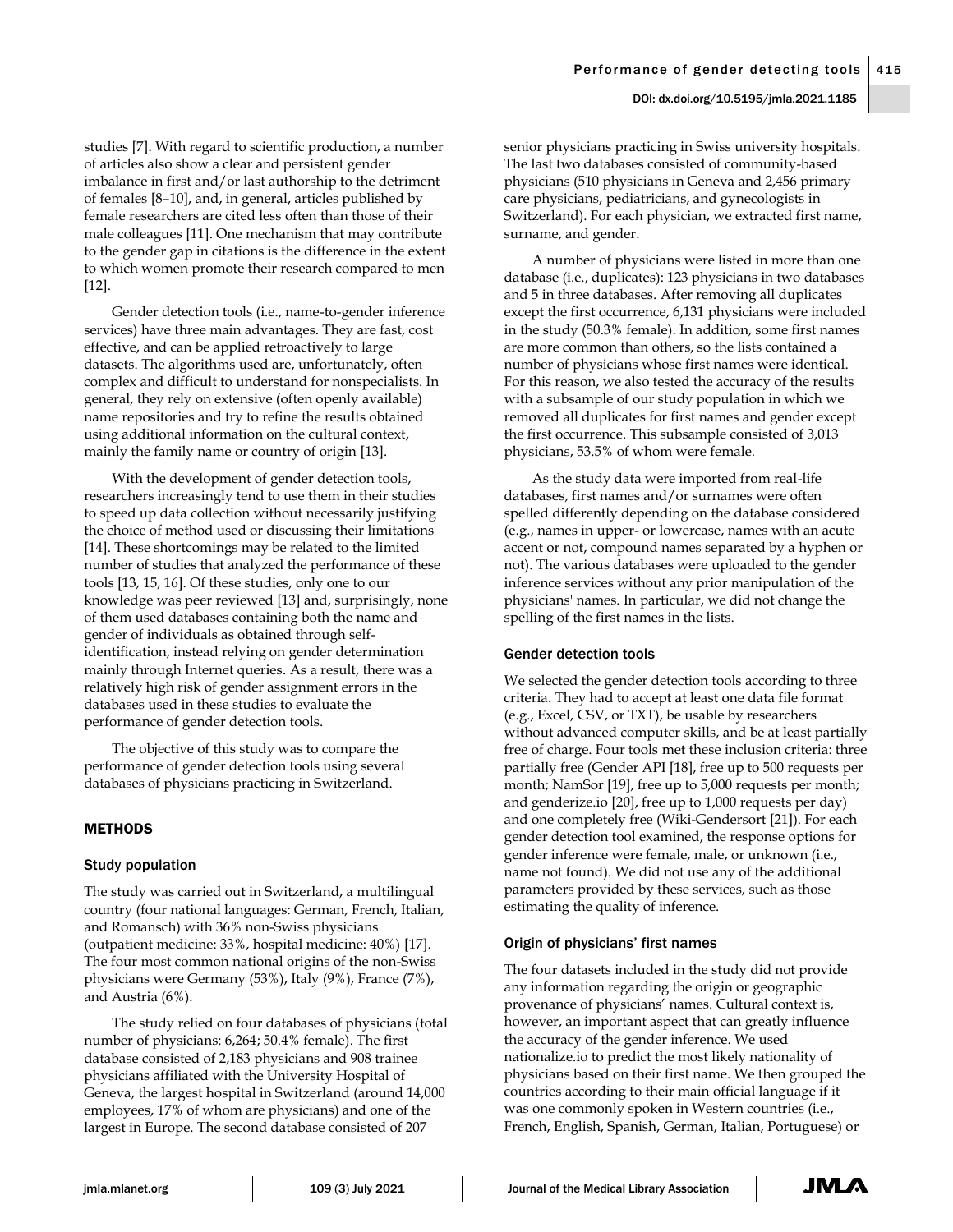if it was Arabic. We classified the remaining European countries into Northern European, Southern European, Western European, and Eastern European countries following World Health Organization classifications. The remaining countries were all in Asia.

#### Statistical analyses

We evaluated the gender detection tools by computing four performance metrics [22]. These metrics refer to the confusion matrix that contains six components: ff and mm correspond to correct classifications, mf and fm to misclassifications (i.e., wrong gender assigned to a name), and fu and mu to nonclassifications (i.e., no gender assigned) (Table 1).

The four performance metrics were calculated as follows:

 $errorCode = (fm + mf + mu + fu) / (mm + fm + mf + ff + mu + fu)$ 

 $errorCodedWithoutNA = (fm + mf) / (mm + fm + mf + ff)$ 

 $naCoded = (mu + fu) / (mm + fm + mf + ff + mu + fu)$ 

 $errorGenderBias = (mf - fm) / (mm + fm + mf + ff)$ 

errorCoded estimates the proportion of misclassifications and nonclassifications (and thus penalizes both types of errors equally). errorCodedWithoutNA measures the proportion of misclassifications excluding nonclassifications. naCoded measures the proportion of nonclassifications. Finally, errorGenderBias estimates the direction of bias in gender prediction (i.e., if the result is positive, the estimated number of women is higher than the actual number).

We also investigated whether the consecutive use of two gender detection tools would reduce the number of nonclassifications by allowing some of the first names not recognized by the first tool to be correctly reassigned using the second tool. To this end, we retrieved the first names not recognized by each of the four gender detection tools. For each of these four subsamples, we documented the number of correct classifications, misclassifications, and nonclassifications obtained with the other three tools. We then computed the same performance metrics described above. We performed all analyses with STATA version 15.1 (College Station, TX, USA).

#### Ethical considerations

Since this study did not involve the collection of personal health-related data, it did not require ethical review according to current Swiss law.

**Table 1** Confusion matrix showing six possible classification outcomes

|                     | Female<br>(predicted) | Male<br>(predicted) | Unknown<br>(predicted) |
|---------------------|-----------------------|---------------------|------------------------|
| Female<br>(actu al) | ff                    | tm                  | fи                     |
| Male<br>(actual)    | mf                    | mm                  | mu                     |

#### RESULTS

Table 2 presents the confusion matrix and Table 4 summarizes the performance metrics for the four gender detection tools evaluated in the study. These two tables show the data for the entire sample of 6,131 physicians, whereas Tables 3 and 5 present the same data for the subsample of 3,013 physicians obtained after removing all duplicates for first names and gender. For this same subsample of physicians, the list of first names for females misclassified as males is provided in Appendix 1, and the list for males misclassified as females is provided in Appendix 2.

Overall, the number of misclassified female physicians was slightly higher than the number of misclassified male physicians (for the entire sample: 265 vs. 153; for the subsample: 189 vs. 104).

For the entire sample, the number of misclassifications was low for all four gender detection tools, ranging from 76 (errorCodedWithoutNA 1.5%) for genderize.io to 128 (2.2%) for Wiki-Gendersort. The number of unclassified physicians was 0 (naCoded 0.0%) for NamSor, 21 (0.3%) for Gender API, 276 (4.5%) for Wiki-Gendersort, and 1,007 (16.4%) for genderize.io. Using errorCoded, which penalizes both types of errors equally, we obtained the following results: Gender API 1.8%, NamSor 2.0%, Wiki-Gendersort 6.6%, and genderize.io 17.7%.

For the subsample of physicians, the percentages of inaccuracies (i.e., misclassifications and nonclassifications) were higher, especially for genderize.io. Using errorCoded, the results were as follows: Gender API 2.8%, NamSor 3.1%, Wiki-Gendersort 9.6%, and genderize.io 28.2%.

The number of misclassifications was relatively well balanced between male and female physicians in both samples. errorGenderBias ranged from 0.3% to 0.8% in absolute value for the entire sample and from 0.1% to 1.2% in absolute value for the subsample.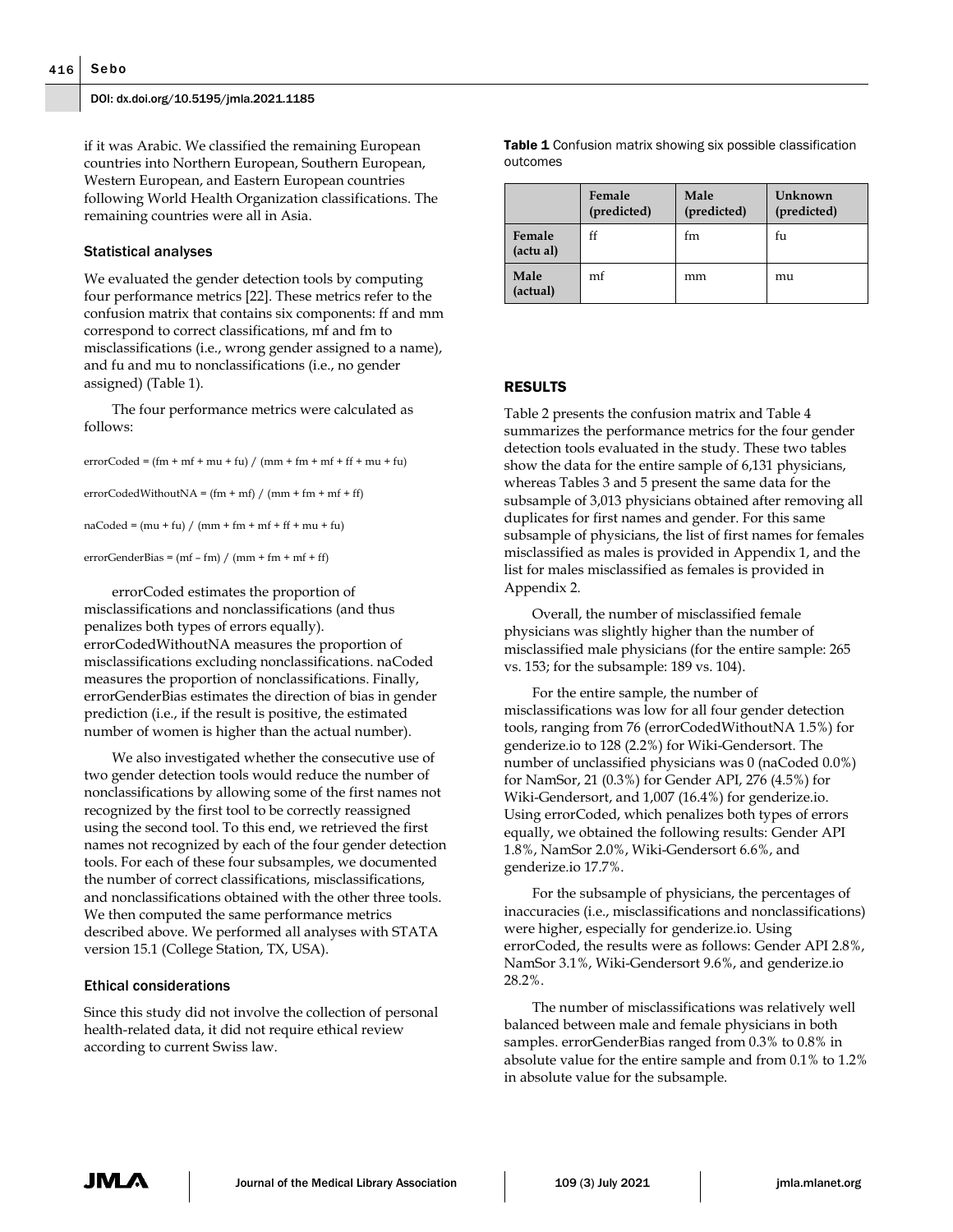DOI: dx.doi.org/10.5195/jmla.2021.1185

| <b>Gender detection tool</b> | Classified as female physicians<br>$n(^{0}/_{0})$ | Classified as male physicians<br>$n(^{0}/_{0})$ | Nonclassified physicians<br>$n(^{0}/_{0})$ |
|------------------------------|---------------------------------------------------|-------------------------------------------------|--------------------------------------------|
| Gender API                   |                                                   |                                                 |                                            |
| Female physicians            | 3006 (97.4)                                       | 67(2.2)                                         | 12(0.4)                                    |
| Male physicians              | 23(0.8)                                           | 3014 (98.9)                                     | 9(0.3)                                     |
| NamSor                       |                                                   |                                                 |                                            |
| Female physicians            | 3031 (98.2)                                       | 54(1.8)                                         | 0(0.0)                                     |
| Male physicians              | 70(2.3)                                           | 2976 (97.7)                                     | 0(0.0)                                     |
| Wiki-Gendersort              |                                                   |                                                 |                                            |
| Female physicians            | 2832 (91.8)                                       | 85(2.8)                                         | 168(5.4)                                   |
| Male physicians              | 43(1.4)                                           | 2895 (95.0)                                     | 108(3.6)                                   |
| genderize.io                 |                                                   |                                                 |                                            |
| Female physicians            | 2519 (81.7)                                       | 59(1.9)                                         | 507 (16.4)                                 |
| Male physicians              | 17(0.6)                                           | 2529 (83.0)                                     | 500 (16.4)                                 |

Table 2 Confusion matrices for gender detection tools (n=6,131 physicians)

Table 3 Confusion matrices for gender detection tools after removing duplicates (i.e., physicians with identical first names and gender) (n=3,013 physicians)

| Gender detection tool | Classified as female physicians<br>$n(^{0}/_{0})$ | Classified as male physicians<br>$n(^{0}/_{0})$ | Nonclassified physicians<br>$n(^{0}/_{0})$ |
|-----------------------|---------------------------------------------------|-------------------------------------------------|--------------------------------------------|
| Gender API            |                                                   |                                                 |                                            |
| Female physicians     | 1551 (96.2)                                       | 49(3.0)                                         | 12(0.8)                                    |
| Male physicians       | 14(1.0)                                           | 1379 (98.4)                                     | 8(0.6)                                     |
| NamSor                |                                                   |                                                 |                                            |
| Female physicians     | 1564 (97.0)                                       | 48(3.0)                                         | 0(0.0)                                     |
| Male physicians       | 44(3.1)                                           | 1357 (96.9)                                     | 0(0.0)                                     |
| Wiki-Gendersort       |                                                   |                                                 |                                            |
| Female physicians     | 1421 (88.2)                                       | 54(3.3)                                         | 137(8.5)                                   |
| Male physicians       | 30(2.1)                                           | 1303 (93.0)                                     | 68 (4.9)                                   |
| genderize.io          |                                                   |                                                 |                                            |
| Female physicians     | 1173 (72.8)                                       | 38(2.3)                                         | 401 (24.9)                                 |
| Male physicians       | 16(1.1)                                           | 992 (70.8)                                      | 393 (28.1)                                 |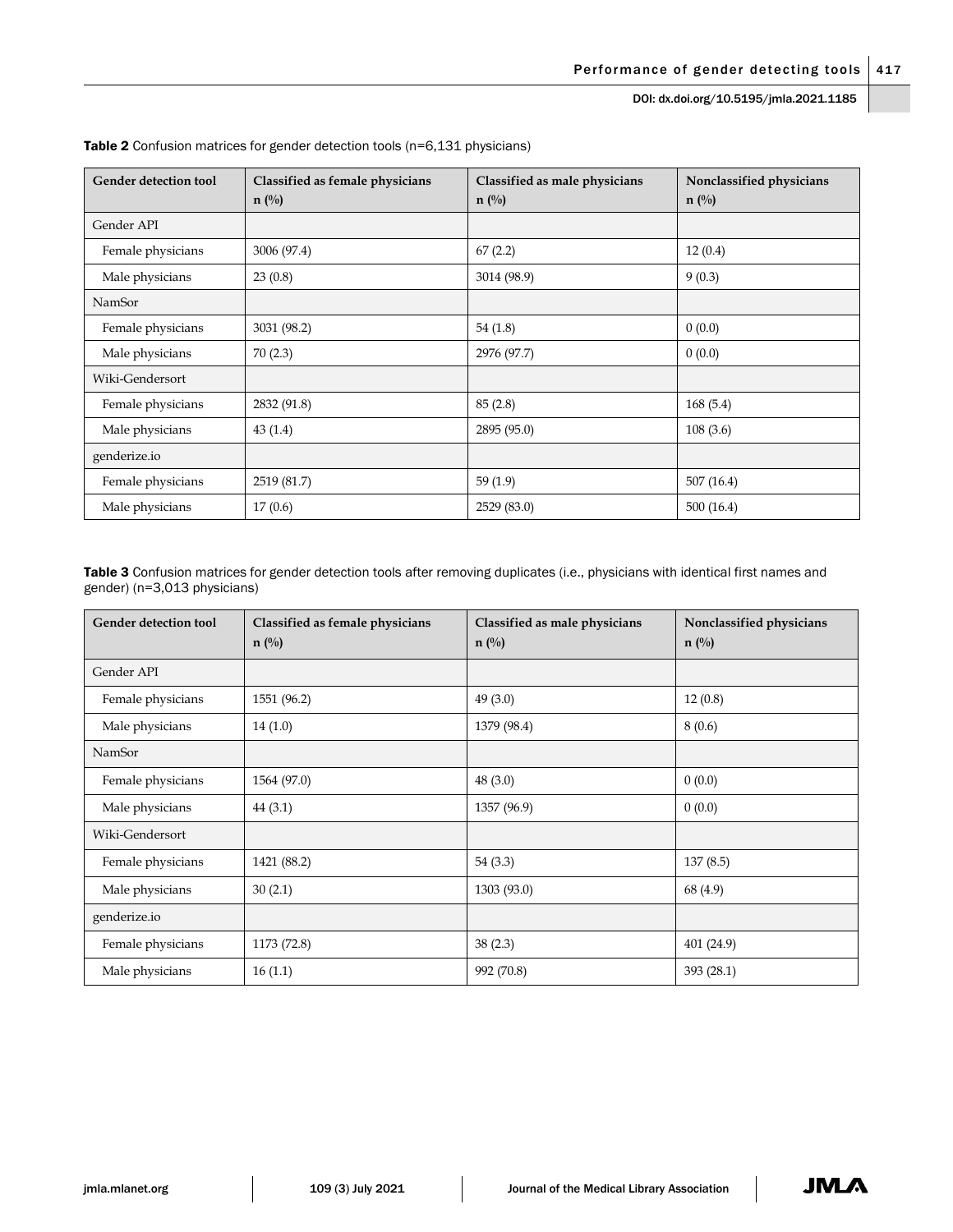#### DOI: dx.doi.org/10.5195/jmla.2021.1185

| Gender detection tool | errorCoded | errorCodedWithoutNA | naCoded | errorGenderBias |
|-----------------------|------------|---------------------|---------|-----------------|
| Gender API            | 0.0181     | 0.0147              | 0.0034  | $-0.0072$       |
| NamSor                | 0.0202     | 0.0202              | 0.0000  | 0.0026          |
| Wiki-Gendersort       | 0.0659     | 0.0219              | 0.0450  | $-0.0072$       |
| genderize.io          | 0.1766     | 0.0148              | 0.1643  | $-0.0082$       |

**Table 4** Performance metrics for gender detection tools (n=6,131 physicians)

**Table 5** Performance metrics for gender detection tools, after removing duplicates (i.e. physicians with identical first names and gender) (n=3,013 physicians)

| Gender detection tool | errorCoded | errorCodedWithoutNA | naCoded | errorGenderBias |
|-----------------------|------------|---------------------|---------|-----------------|
| Gender API            | 0.0276     | 0.0211              | 0.0066  | $-0.0117$       |
| NamSor                | 0.0305     | 0.0305              | 0.0000  | 0.0013          |
| Wiki-Gendersort       | 0.0959     | 0.0299              | 0.0680  | $-0.0086$       |
| genderize.io          | 0.2815     | 0.0243              | 0.2635  | $-0.0099$       |

Appendix 3 shows that several combinations of gender detection tools were effective in correctly reclassifying first names not recognized by the first tool: Gender API followed by NamSor, Wiki-Gendersort followed by one of the other three tools, and genderize.io followed by one of the other three tools. Of these various combinations, the most effective in minimizing the number of inaccuracies was the use of Gender API followed by NamSor. Among 21 first names not recognized by Gender API, 17 were correctly reclassified by NamSor. However, the most effective reclassification in percentage terms was observed with the use of genderize.io followed by Gender API or NamSor, with 97% of unrecognized first names correctly reclassified by the second gender detection tool. Appendix 4 shows the performance metrics for combinations of gender detection tools. The percentage of inaccuracies was low for all combinations (ranging from 1.5% for Gender API and NamSor to 3.2% for Wiki-Gendersort and genderize.io).

Finally, Table 6 shows the origin of the first names for the entire sample using nationalize.io. This tool was able to assign a country of origin to 5,215 first names in the study (i.e., 85% of the sample), with the most common origins being French-speaking (32%) and Englishspeaking (14%) countries. The sample in our study consisted mainly of physicians whose first names were from Western countries or countries whose main official language was one of those commonly spoken in Western countries. Indeed, 88% of the first names were from French-, English-, Spanish-, Italian-, German-, or Portuguese-speaking countries or from another European country.

#### **DISCUSSION**

#### Main findings

For the entire sample of 6,131 physicians practicing in Switzerland, the proportion of misclassified physicians was low for the four gender detection tools that met our inclusion criteria (errorCodedWithoutNA between 1.5 and 2.2%). By contrast, the proportion of unrecognized first names varied among tools (naCoded between 0 and 16.4%). Using errorCoded, which penalizes both types of error equally, Gender API (1.8%) and NamSor (2.0%) were the most accurate tools in our study.

#### Comparison with existing literature

Few studies evaluated the performance of gender detection tools [13, 15, 16], and only one to our knowledge was peer-reviewed [13]. In the peer-reviewed study, Santamaria and Mihaljevic compared five gender detection tools (Gender API, NamSor, genderize.io, gender-guesser, and NameAPI) using a dataset of 7,076 manually labelled names. Unfortunately, as the authors pointed out, there was a relatively high risk of gender assignment errors in their dataset, as gender was determined mainly through Internet queries. Like us, they also showed that Gender API and NamSor were the most accurate tools (errorCoded 7.9% and 12.8%). The difference between these results and the performance observed in our study (errorCoded 1.8% and 2.0%) is probably largely explained by the content of the databases used to compute the metrics, with mainly Western first names in our study compared with roughly 50% Asian first names in Santamaria and Mihaljevic's study. Gender detection tools are often least effective with first names from Asian countries [13].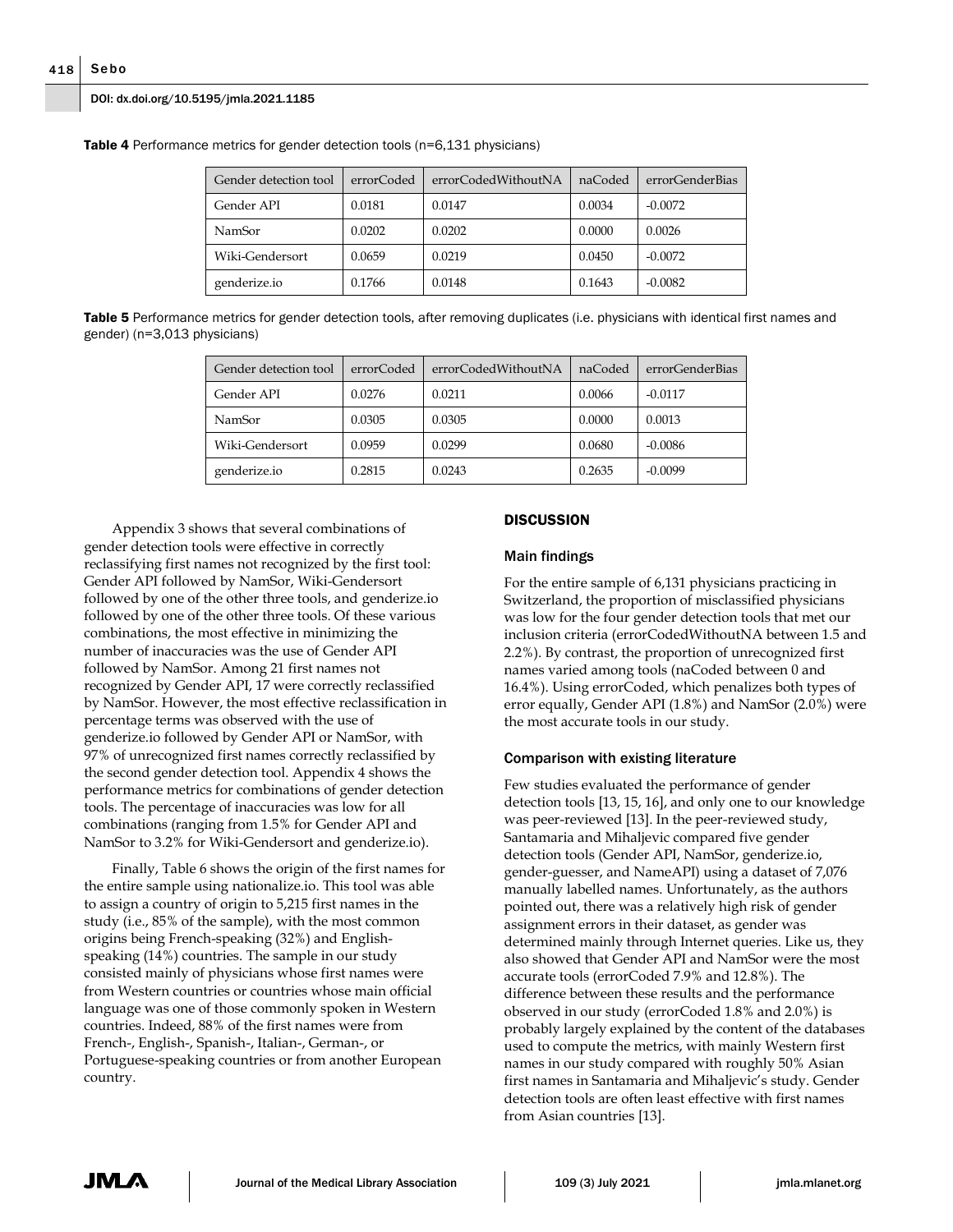Table 6 Origin of physicians' first names (n=6,131 physicians)

| Origin                                 | $N^1$ (%)   |
|----------------------------------------|-------------|
| French-speaking country                | 1679 (32.2) |
| English-speaking country               | 751 (14.4)  |
| Spanish-speaking country               | 404 (7.7)   |
| Asian country <sup>2</sup>             | 344 (6.6)   |
| Eastern European country               | 324(6.2)    |
| Italian-speaking country               | 288(5.5)    |
| Western European country <sup>2</sup>  | 272(5.2)    |
| Arabic-speaking country                | 259(5.0)    |
| German-speaking country                | 259(5.0)    |
| Northern European country <sup>2</sup> | 220(4.2)    |
| Southern European country <sup>2</sup> | 217 (4.2)   |
| Portuguese-speaking country            | 198 (3.8)   |

<sup>1</sup>The total number of physicians does not add up to 6,131 because of missing values (no assignments for 916 physicians (14.9%))

<sup>2</sup> If not already classified in another group (e.g., the Arabic-speaking country group for some Asian countries)

The proportion of misclassifications was low for the four tools tested in our study (between 1.5% and 2.2%). However, if researchers opt for genderize.io, significant contributions of time and effort will be needed to retrieve the gender of unclassified names (16.4%). Wiki-Gendersort is probably a good alternative for researchers wishing to use an accurate and completely free tool, with little risk of misclassification (errorCodedWithoutNA 2.2%) and relatively few unrecognized names (naCoded 4.5%).

To work around the issue of nonclassifications, we show that it can be useful to combine two gender detection tools. Among the different combinations studied, the most effective was the use of genderize.io followed by Gender API or NamSor. Indeed, 97% of unrecognized first names were correctly reclassified by the second gender detection tool. Interestingly, we found that the percentage of inaccuracies was low for all combinations (ranging from 1.5% to 3.2%). Combining two gender detection tools is therefore a very efficient procedure to improve the quality of gender inference.

The databases used in our study contained a number of physicians with identical first names. We repeated the analyses with a subsample in which each first name was represented only once. We found that the percentages of inaccuracies were higher for the subsample than the full sample, which is a logical finding since duplicates are by definition more common first names and therefore probably more easily recognized by gender detection tools. The differences between the two samples were

relatively small for Gender API and NamSor but high for genderize.io (errorCoded: 28.2% vs. 17.7%)*.*

Our study highlights three main types of gender misclassification. The majority of errors concerned unisex first names (also known as epicene or gender-neutral first names). The number of misclassifications of these first names was high even for tools that included the surname in the gender assessment (e.g., NamSor). This was the case, for instance, for the first names Andrea, Claude, and Dominique. The second type of error concerned non-Western first names, particularly of Asian origin (e.g., Anh-Tho, Giang Thanh, and Wei-Ta). Finally, many errors were related to unusual or rare first names (e.g., Joan, Manel, and Michal). Some of these names are also unisex, such as Manel, a diminutive of Emmanuel, which is a male name in Catalan but a female name in Portuguese.

The accuracy of gender determination by current tools can probably be further improved in the future, particularly through the inclusion of many non-Western first names in the databases that these tools use for their development. However, a large proportion of queries will be misclassified regardless due to the relatively large number of unisex first names. An interesting solution to improve the accuracy of the results provided by these tools would be to integrate other assessment techniques, such as direct gender extraction for each tested individual with a unisex first name. This extraction, which would use the individual's first and last name, could be done automatically through visits to various websites and/or social networks.

#### Implications for practice

The four tools evaluated in our study have the advantage that they can be used even by researchers with little computer knowledge. Of the four, Gender API and genderize.io are the easiest to use, requiring only the download of a database in Excel or CSV format for Gender API and CSV format for genderize.io. After the file is processed, its enhanced version can be downloaded and saved. Although both Gender API and genderize.io are very simple to use, their performance is not similar. Gender API was the most effective of the four tools evaluated in our study (errorCoded 1.8%), whereas the use of genderize.io leaded to a large number of nonclassifications (naCoded 16.4%).

For NamSor, the most convenient method may be to use a connector (NamSor Custom Connector) with Power BI Desktop, which is a free application from Microsoft. The installation procedure is very well described [23]. NamSor was the second most effective tool in our study (all first names were classified, errorCoded 2.0%).

Finally, Wiki-Gendersort requires installation of the module on a computer and then the use of the file\_assign() function to assign a gender to a list of first names in a TXT file [24]. This tool was less effective than Gender API and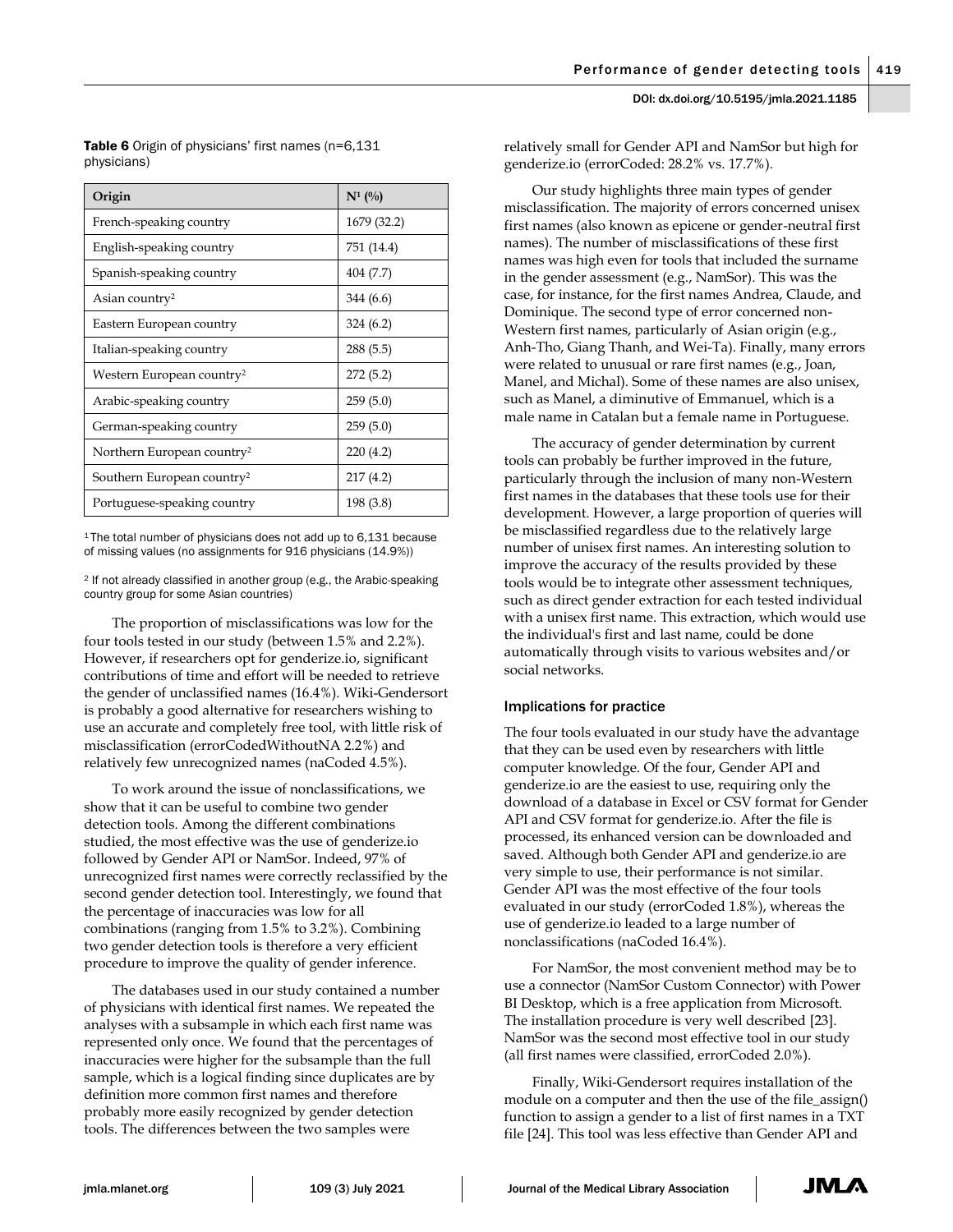NamSor due to a relatively large number of nonclassifications (naCoded 4.5%) but was more effective than genderize.io.

#### Limitations

The study has some limitations that should be mentioned. It was carried out using databases of physicians practicing in only one country. However, this country is multilingual and multicultural, with a significant number of physicians of foreign origin (36%). Unfortunately, these databases did not contain information on the origin or nationality of the physicians, which would have been useful in assessing how performance results varied according to this sociodemographic variable. From our point of view, as suggested by the analysis of the origin of first names using nationalize.io, the study can be generalized to most Western countries but not, for example, to countries in Asia or the Middle East. It is often with first names from these countries that gender detection tools are most fallible [13].

Determining a person's gender on the basis of their first name raises ethical issues by simplifying the concept of gender [25, 26]. The concepts of sex and gender are not interchangeable, as they differentiate between biological aspects of a person (sex) and their sociocultural roles (gender). The dichotomization of gender risks marginalizing individuals who identify as nonbinary or transgender. It would therefore be preferable to complete the data obtained with gender detection tools by asking for self-identification. This would not only increase the accuracy of the data but would also allow for an approach that is respectful of individuals. However, selfidentification requires significant resources and is difficult to envisage in the context of large-scale bibliometric studies.

#### **CONCLUSION**

Four gender detection tools met the inclusion criteria of the study, in that they accepted at least one data file format, were usable by researchers without advanced computer skills, and were at least partially free of charge. Three were partially free (Gender API, NamSor, and genderize.io) and one completely free (Wiki-Gendersort). We found that Gender API and NamSor were the most accurate tools. However, Wiki-Gendersort may be a good compromise for researchers wishing to use a completely free tool. Other studies would be useful to evaluate the performance of these tools in other populations (e.g., Asian and Middle Eastern).

#### ACKNOWLEDGMENTS

We warmly thank Stefano Gatto and Leonardo Silvestri for their support throughout the study.

#### DATA AVAILABILITY STATEMENT

Data associated with this article are available in the Open Science Framework [\(https://osf.io/kr2mx/\)](https://osf.io/kr2mx/).

#### REFERENCES

- 1. Cevik M, Haque SA, Manne-Goehler J, Kuppalli K, Sax PE, Majumder MS, Orkin C. Gender disparities in coronavirus disease 2019 clinical trial leadership. Clin Microbiol Infect. 2021 Jul;27(7):1007–10. DOI: https://doi.org/10.1016/j.cmi.2020.12.025.
- 2. Gottlieb M, Krzyzaniak SM, Mannix A, Parsons M, Mody S, Kalantari A, Ashraf H, Chan TM. Sex distribution of editorial board members among emergency medicine journals. Ann Emerg Med. 2021 Jan;77(1):117–23. DOI: https://doi.org/10.1016/j.annemergmed.2020.03.027.
- 3. Sebo P, de Lucia S, Vernaz N. Gender gap in medical research: a bibliometric study in Swiss university hospitals. Scientometrics. 2021 Jan;126:741–55.DOI: https://doi.org/10.1007/s11192-020-03741-w.
- 4. Carr PL, Gunn CM, Kaplan SA, Raj A, Freund KM. Inadequate progress for women in academic medicine: findings from the National Faculty Study. J Womens Health (Larchmt). 2015 Mar;24(3):190–9. DOI: https://doi.org/10.1089/jwh.2014.4848.
- 5. Jagsi R, Griffith KA, Stewart A, Sambuco D, DeCastro R, Ubel PA. Gender differences in the salaries of physician researchers. JAMA. 2012 Jun 13;307(22):2410–7. DOI: https://doi.org/10.1001/jama.2012.6183.
- 6. Ly DP, Seabury SA, Jena AB. Differences in incomes of physicians in the United States by race and sex: observational study. BMJ. 2016 Jun 7;353:i2923. DOI: https://doi.org/10.1136/bmj.i2923.
- 7. Ley TJ, Hamilton BH. Sociology. The gender gap in NIH grant applications. Science. 2008 Dec 5;322(5907):1472–4. DOI: https://doi.org/10.1126/science.1165878.
- 8. Filardo G, da Graca B, Sass DM, Pollock BD, Smith EB, Martinez MA-M. Trends and comparison of female first authorship in high impact medical journals: observational study (1994-2014). BMJ. 2016 Mar 2;352:i847. DOI: https://doi.org/10.1136/bmj.i847.
- 9. Bendels MHK, Dietz MC, Brüggmann D, Oremek GM, Schöffel N, Groneberg DA. Gender disparities in highquality dermatology research: a descriptive bibliometric study on scientific authorships. BMJ Open. 2018 Apr 13;8(4):e020089. DOI: https://doi.org/10.1136/bmjopen-2017-020089.
- 10.Bendels MHK, Brüggmann D, Schöffel N, Groneberg DA. Gendermetrics of cancer research: results from a global analysis on lung cancer. Oncotarget. 2017 Oct 26;8(60):101911–21. DOI: https://doi.org/10.18632/oncotarget.22089.